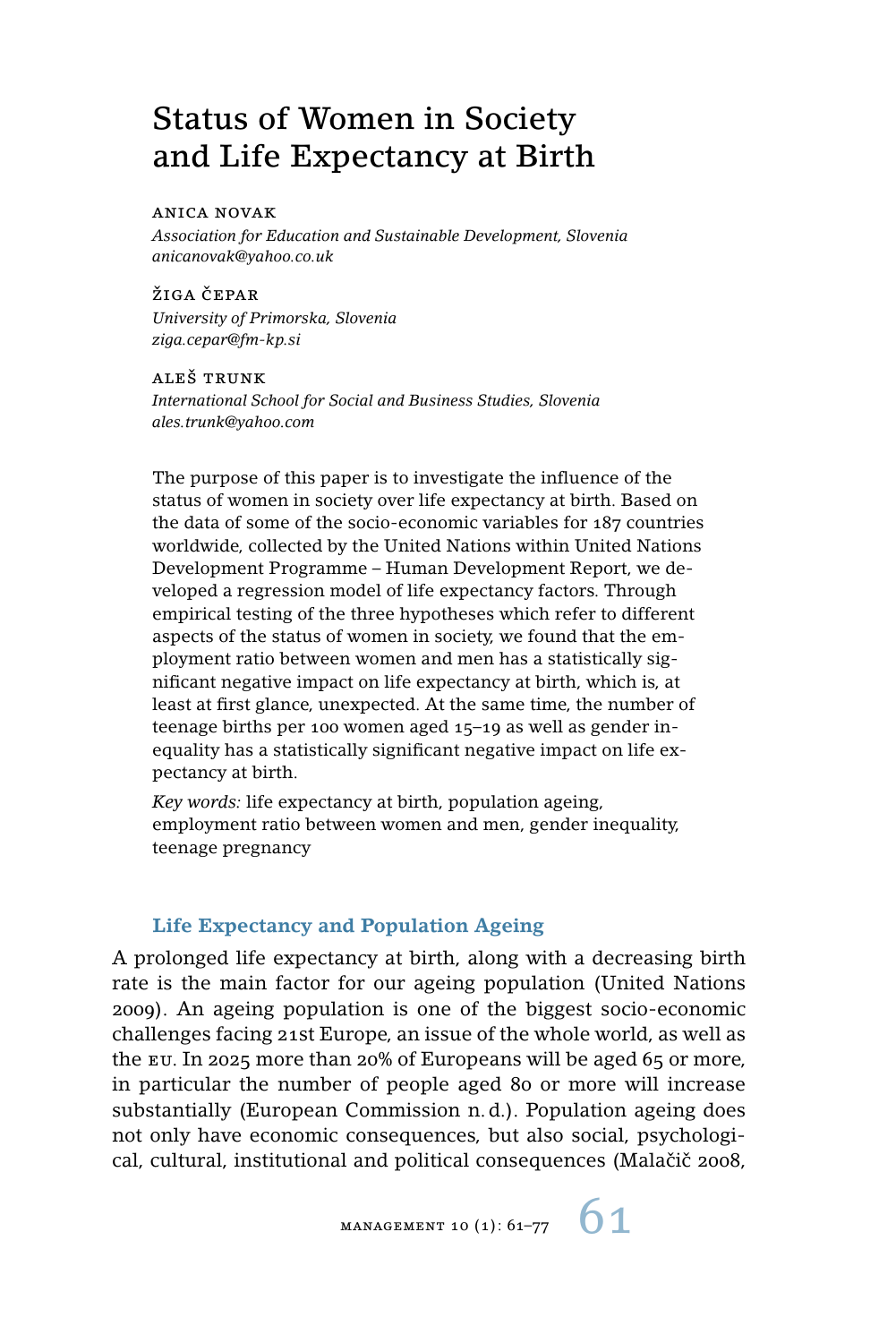795) and therefore requires changes and adjustments in many different fields of certain countries' systems. Obviously, population ageing affects the living standards in certain countries, the quality of life or welfare, which are quite complex concepts (Mandič and Filipovič Hrast 2011, 16–17; Dubska 2010; Osberg and Sharpe 2011, 1–5; Watson, Pichler in Wallace 2010, 1–3).

Cepar and Bojnec (2013; 2014) prove a negative impact of population ageing on absolute demand for higher education, which confirms the earlier investigation of Campbell and Siegel (1967), Handa and Skolink (1975) and Sloan et al. (1990). Population ageing affects the labour market through an increase of expenditures for pensions, healthcare, social security and care for old people and through a decrease in the number of people who constitute the workforce (Dimovski and Žnidaršič 2007, 2–15). Population ageing might increase labour costs, outdated knowledge and competencies (Dixon 2003, 70– 74; Johnson and Zimmermann 1993, 1–22) and might negatively affect economic growth (Malmberg 2011, 279).

In today's world, one tenth of the population is aged 60 and above. Experts predict that in the next forty years that percentage will increase substantially, even double, especially due to the ageing population in the developed world. The process of population ageing can be measured by the growth of the median population age, by the growth of the ageing index and by the growing percentage of old people.

*The median population age* is the age that divides a population into two numerically equal groups – that is, half the people are younger than this age and half are older. The growth of the median age reflects an ageing population. On a global scale, in 1995, the median population age was 25 years, and in 2010, 28.5 years (Statista n. d.). In 2010, 31 countries had a median age higher than 40 years, with Slovenia among them too, where the median age was 42.1 years (World by Map n. d.). The figure below shows the median age of the population in the  $EU(27)$  for the years 1991, 2000 and 2010. As in the rest of the world, the median age is also increasing in the eu. We can see that the median age in the  $E_U(27)$  is higher than in the rest of the world. In 2010, the median age in the  $EU$  (27) was 40.9 years old.

*The ageing index* is the ratio between the older population (aged 65 and above) and younger population (aged  $0-14$ ), multiplied by 100 (Statistical Office of the Republic of Slovenia N. d.). The figure below shows the ageing index for the eu (27) from 1995 to 2012. The columns show the percent of the young and old population, while the curves show the ageing index. From the figure, we can see that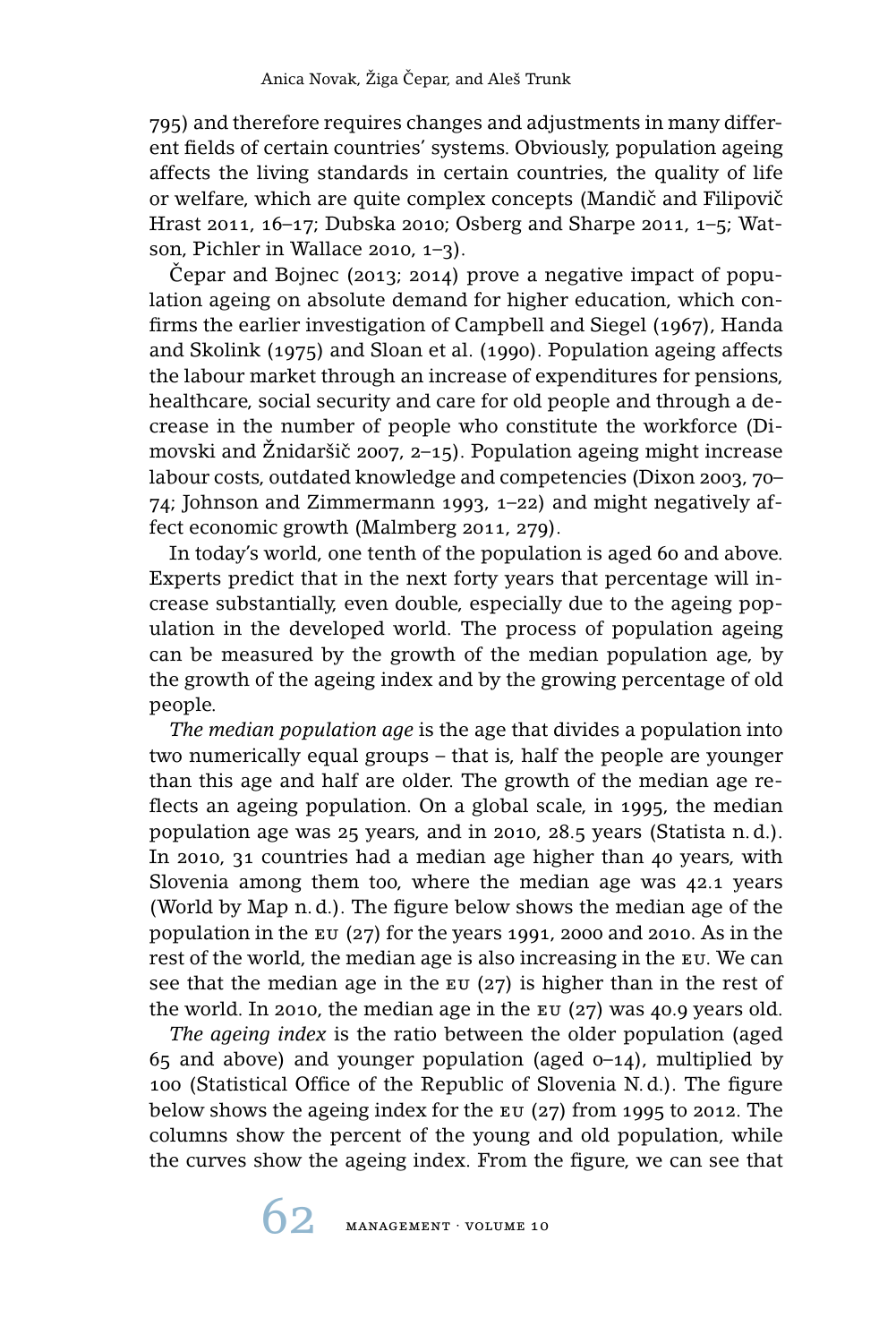

FIGURE 1 The Median Age of the Population in the EU (27) for the Years 1991, 2000 and 2010 (adapted from Eurostat 2013)



figure 2 Ageing Index in Percentage of Younger and Older Populations in Slovenia in the EU (27), 1995-2012 (light columns – 0-14 years, dark columns –  $65+$ years, line – ageing index, dashed line – eu–27 ageing index; adapted from Institute of Macroeconomic Analysis and Development 2012)

the percent share of the population aged between 0–14 has been decreasing, and the percent share of the population aged 65 and above has been increasing. In 2003, the percent share of the population between the ages of 0–14 was the same as the percent share of the population aged 65 and above.

*Percentage of older population* (aged 65 and above) is steadily growing. In 2008, the number of the older population in the total population reached 77 million people or 17% of the total population. According to projections, by 2020 the older population will total 113 million or 25% of the total population (United Nations 2009).

The increasing life expectancy at birth is on one hand a key factor of the ageing population, which has numerous consequences for the economy, and on the other hand a high life expectancy at birth is a goal of every society. This is why we wanted to explore and present the causes which affect the different levels of life expectancy at birth in the different countries around the world. We were especially interested in whether the different social statuses of women in society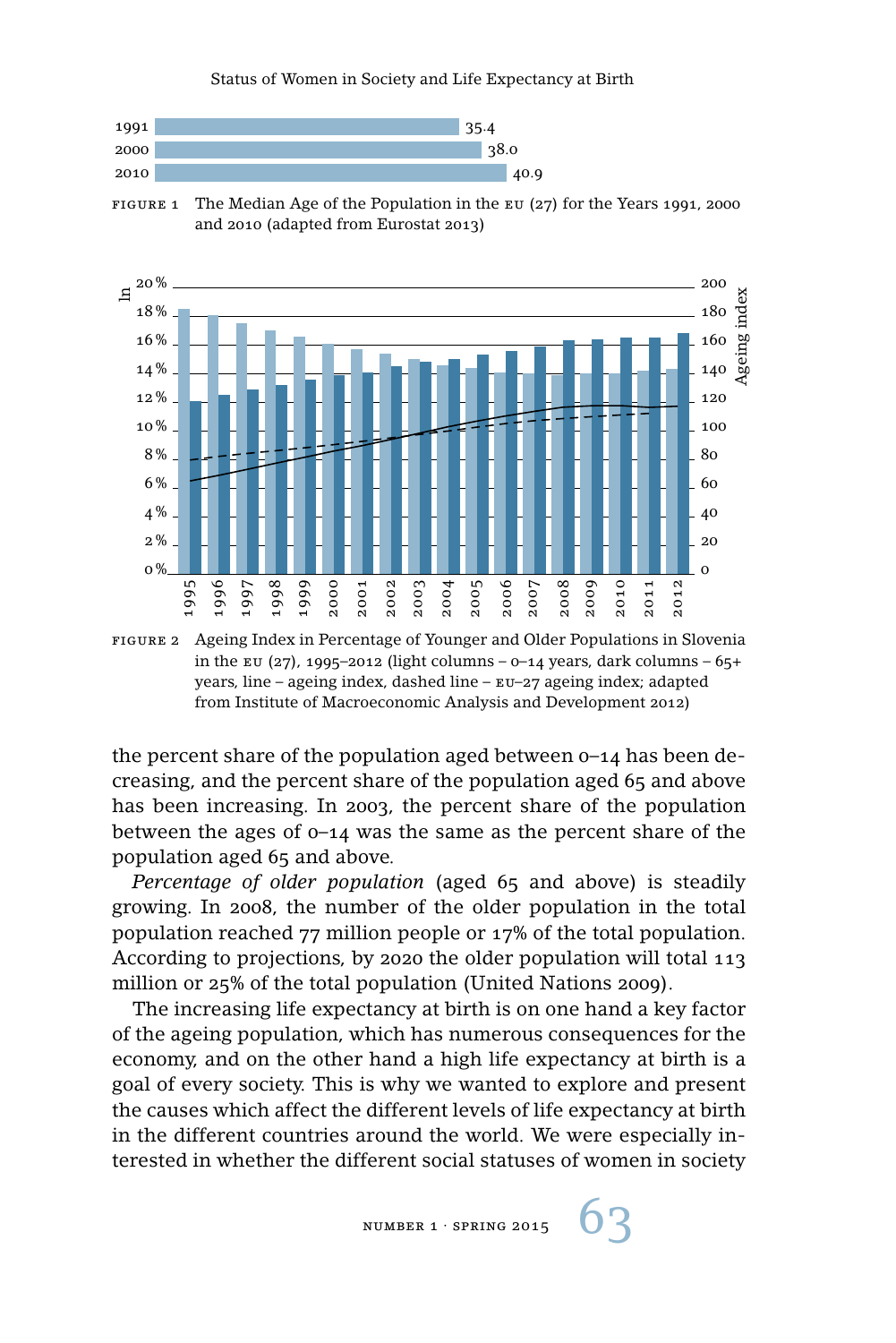in different countries have an effect on the level of life expectancy at birth.

# **The Research Hypotheses, Methodology and Data Used**

Here we present the research hypotheses and the methodology which was used to achieve the objectives of the research and to test the research hypotheses together with assumptions on which our research is based as well as its limitations in a sense of its scope, geographical limits and time frame. Finally, the most important data used in this investigation is explained.

## the research hypotheses

There are many different socio-economic factors of life expectancy at birth. In our research we wanted to find out which factors, out of those that could be measured by the United Nations Development Programme data from the Human Development Report, could sufficiently explain variations in life expectancy at birth across countries. Moreover, we wanted to statistically test whether the status of women in society has any influence on life expectancy at birth. We used the cross section data of 187 countries worldwide for the year 2010. Our main research thesis is that the status of women in society has an important influence on life expectancy at birth. In order to test the main research thesis, we set the following three hypotheses.

- hypothesis 1 *Employment ratio between women and men positively impacts life expectancy at birth.*
- hypothesis 2 *Number of births per 100 women aged 15–19 years negatively impacts life expectancy at birth.*
- hypothesis 3 *Gender inequality negatively impacts life expectancy at birth.*

## methodology

We ran several multivariate regression models, in order to test our main research thesis and the three hypotheses. First, we collected secondary data from the United Nations' Human Development Report (United Nations 2013). The data refers to several socioeconomic variables of 187 countries worldwide for the year 2010. Statistical observation units are individual countries. The cross section data enables us to exclude any time related effects from the analysis. The cross section demographic and socio-economic data were properly arranged, transformed and entered into a statistical computer package spss, which was used for regression analysis.

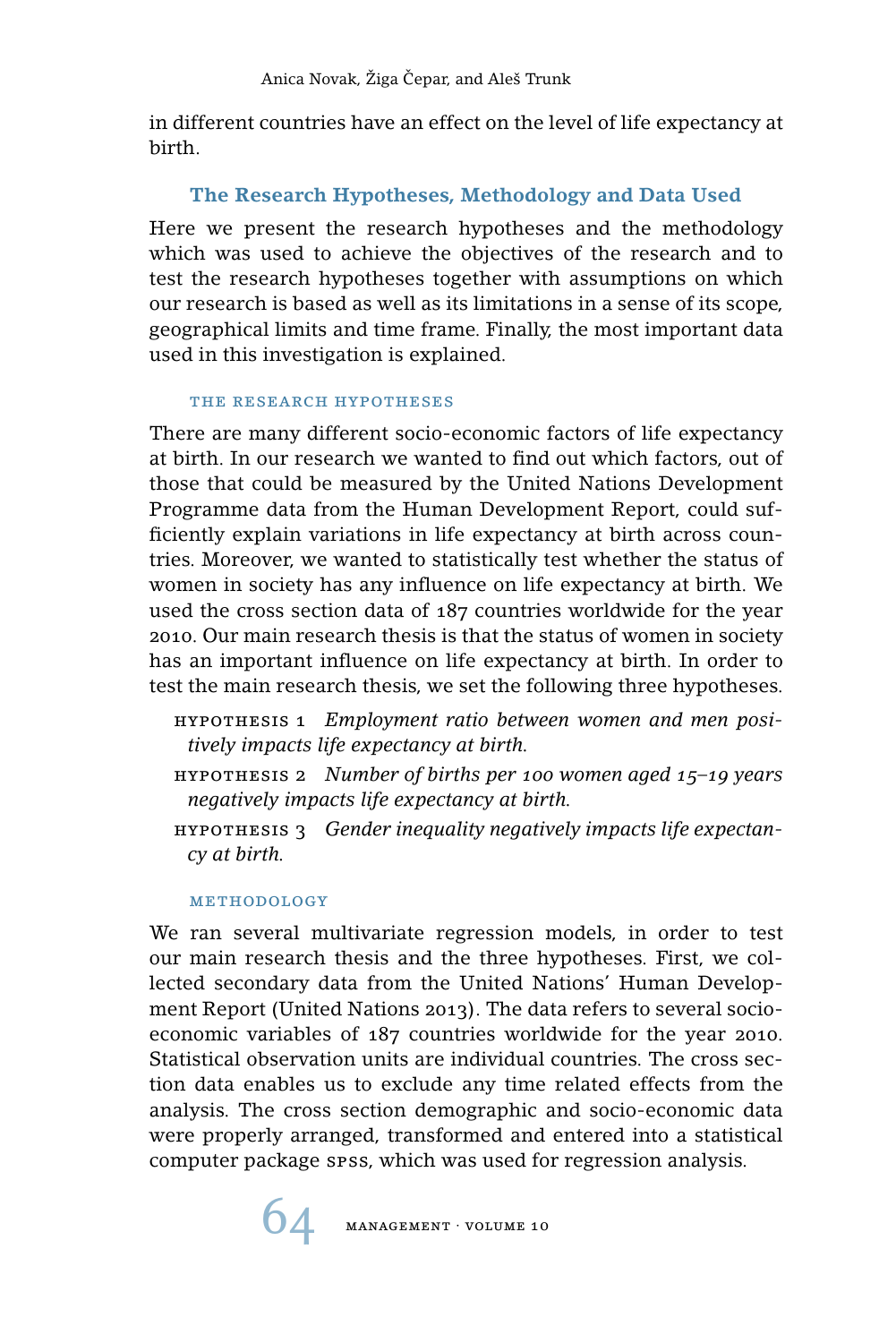In the regression analysis, life expectancy at birth was used as a dependent variable to measure the average life span of a country's population. Several socio-economic variables were used as explanatory variables. We set the initial regression model which was tested on the available data of the 187 worldwide. We tested the following general form of the regression model:

Life expectancy at birth = 
$$
\alpha + \beta_1 \times f_1 + \dots + \beta_n \times f_n + \mu
$$
 (1)

Using regression analysis based on the least square method we estimated parameters of different regression models and chose the best fitting models based on the standard error of the models, adjusted determination coefficient, *F*-test and *t*-tests.

Assumptions of our investigation are mostly related to the indicators which are used to measure socio-economic factors of life expectancy at birth. We assume that indicators measured and calculated within the Human Development Report to proxy life expectancy factors are methodologically adequate and correct. Life expectancy at birth is used as a dependant variable in regression analysis, measuring an average human life span by countries. In this research we measure the status of women in society by employment ratio between women and men, by the number of teenage births per 100 women aged 15–19 and by gender inequality. Methodological assumptions of regression analysis were also tested and are presented within the results of our research.

Limitations of our investigation narrow the scope of investigation and refer to some methodological problems which are mostly related to missing values for some countries' indicators. We use aggregate country data for a sample of 187 worldwide countries; we are limited to the year 2010 and are focusing on socio-economic factors only.

All secondary data was collected from the databases of the United Nations which was acquired through the United Nations Development Programme – Human Development Report (United Nations 2013). Besides data on life expectancy at birth, we used the following data for the explanatory variables in the regression analysis of life expectancy factors; public health spending (spending on public health as a percentage of GDP), gross domestic product per capita expressed in us dollars, gender inequality (a composite measure that reflects the potential loss due to inequality between females and males through three dimensions: reproductive health, empowerment and the labour market), expected years of schooling (the expected number of years of schooling from school entry onwards), employment ratio between women and men (the ratio be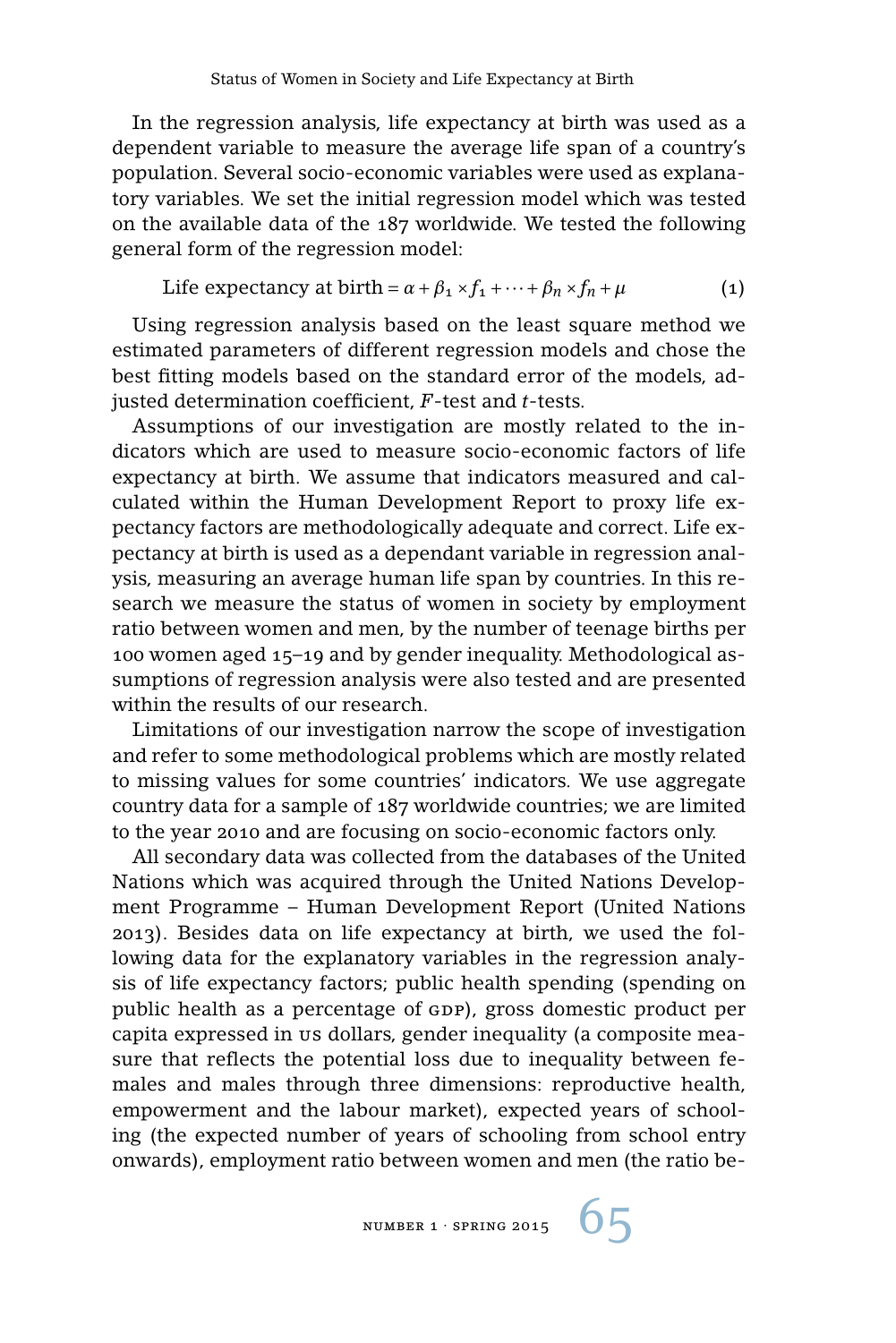tween female and male working population (aged 15–64) who are actively involved in the labour market), ratio between men and women with at least upper secondary education (the ratio between women and men aged 25 years or older with secondary or higher education attainment), urban population (number of people living in areas classified as urban areas, according to the criteria of each particular country) and the number of births per 100 women aged 15–19 years (number of births to women aged 15–19 per 100 women).

#### **Overview of the Data Used**

Hereinafter, the factors used in the paper are presented.

*Expenditure on Public Health* (expressed in percentage of GDP). Funding for health systems can come for foreign or national resources which can be private or public (World Health Organisation n. d.). An increase in expenditure on health per capita means the country is using more of its resources to take care of and improve the health system. Higher expenditure on health per capita means that improvements in medical technology can be made. Higher expenditure on health per capita means that health and preserving life are important values for the country (Hall in Jones 2004).

*Expected Years of Schooling* (expected number of years of schooling from school entry onwards). Individuals in higher education earn more money and have better jobs. Consequently, this means that the income for their household is higher and allows them a better standard of living. People with higher education are also more aware of how to avoid the risk of illness (they have better information about health services, nutrition and hygiene) as well as how to live a longer and more comfortable life (United Nations 2010, 36).

Educational systems vary from country to country depending on the average level of education reached in the country. Gomezelj Omrzel and Trunk Širca (2008) claim that it is necessary to evaluate knowledge regardless of where the individual received it. In the case of Slovenia, where the expected years of schooling is 17 years, the most emphasis is on higher education. 70% of the Slovene population are already in tertiary education. Wiechetek and Trunk Širca (2014), Rožman et al. (2014) and Trunk Širca et al. (2006) discussed the competencies of young graduates on entering the labour market, Arzenšek et al. (2014) and Dermol et al. (2013) are thinking even deeper, saying that the knowledge gained by an individual is not enough to develop society; development of a suitable mechanism to put knowledge into practice is needed.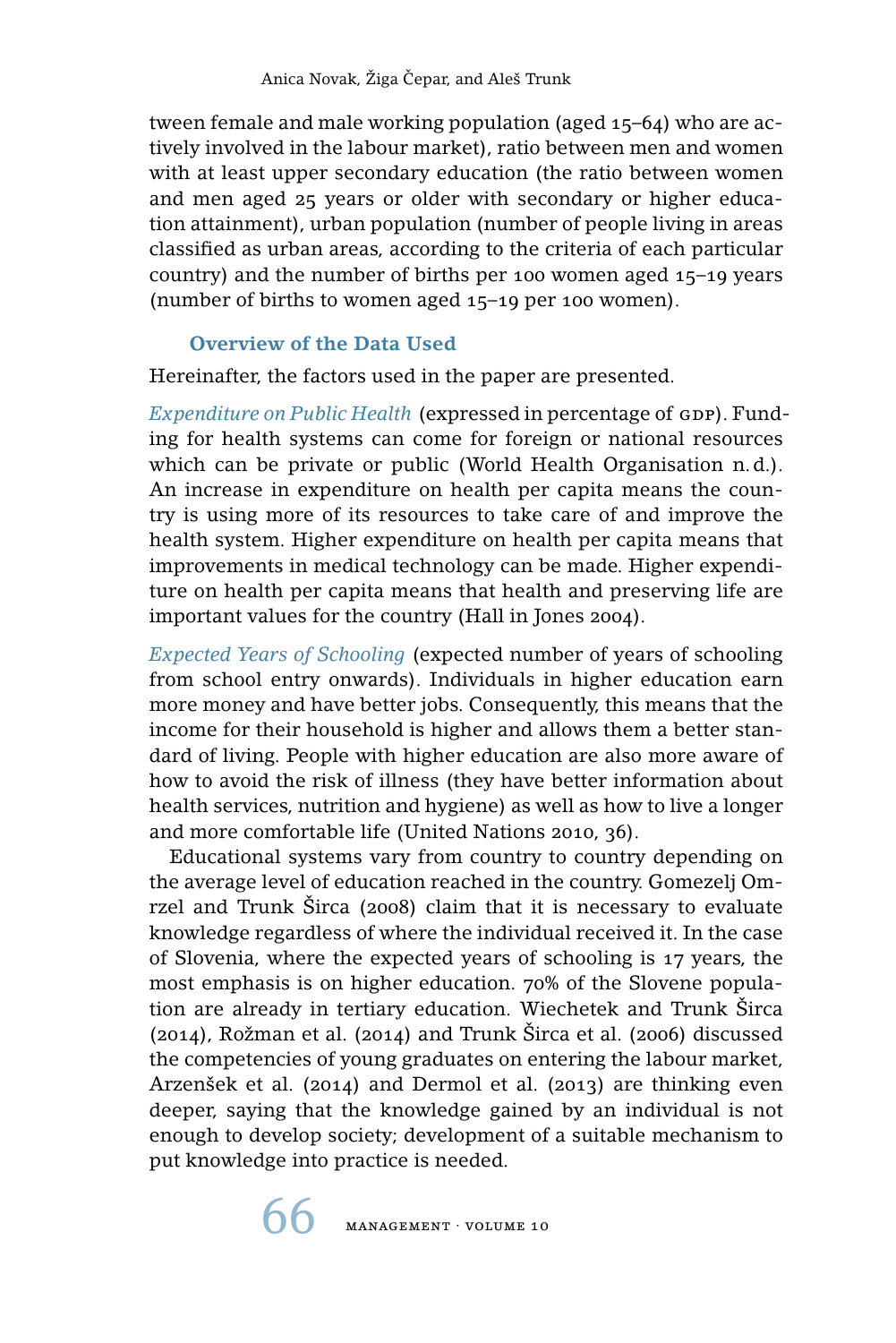*Gender inequality* (a composite measure that reflects the potential loss due to inequality between females and males through three dimensions: reproductive health, empowerment and the labour market). Gender inequality contains three dimensions:

*(a) Reproductive Health.* By the definition which was accepted at the International Conference on Population and Development in 1994 in Cairo, reproductive health is defined as having good physical, mental and social being in all areas which are connected to the reproductive system, its functions and processes (UNFPA 2013a).

Problems with reproductive health are still the main causes for death and illness among women during the birthing process (UNFPA) 2013b). The risk of death when giving birth is decreased through education, suitable nutrition, healthcare for pregnant women and through access to contraception (United Nations 2010, 90).

*(b) Empowerment.* The empowerment of women is an important aspect towards gender equality; it gives women more autonomy and means improvements in gender equality. Empowerment of women includes 5 components (United Nations n. d.):

- 1. feeling of self-worth,
- 2. right to choose,
- 3. right to access information and resources,
- 4. right to freely make life choices within the family and out of the family and
- 5. the opportunity to influence social changes, with the purpose for creating a more righteous social and economic society.

*(c) Employment.* Access to full and decent employment poses a challenge for types of women who must work in insecure and badly paid jobs. Particularly in developing countries, a large portion of women are employed in informal activities. In Sub-Saharan Africa, the level of employment among women is high (around 55%); however out of those employed, 82% work in hard (indecent) conditions. Women from Arabic countries have increased their participation in employment from 9% in 1980 to 27% in 2008, which is still only half of the global average (United Nations 2010, 77–91).

The advancement towards equality is still limited in poorer countries, among poor women and those which suffer because of different forms of exclusion (e.g. because of nationality, remoteness, disability, . . .) (World Bank 2012, 73).

*Gross Domestic Product per Capita* (gross domestic product, expressed in us dollars). There is a strong link between gross domestic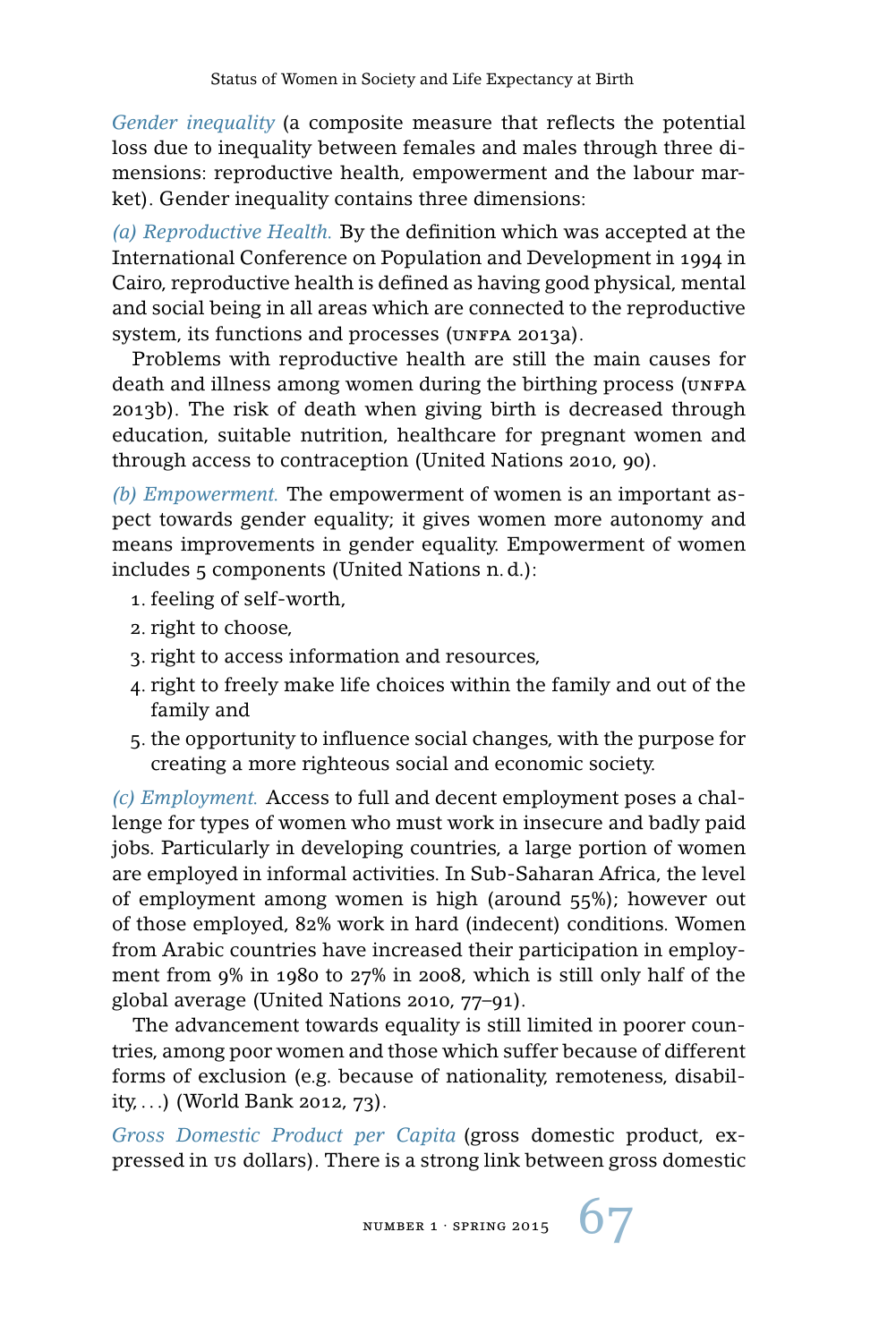product and life expectancy at birth (in countries where there is a high gross domestic product there is also a higher life expectancy).

From 1970 to 2010, the gross domestic product of developing countries rose by 2.3% annually, while the development of the country rose by 1.5% a year. An increasing GDP means higher income per capita, which individuals can use. An individual can afford a higher standard of living, healthcare and medicine, which impacts on higher life expectancy at birth. However there are also deviations. Some countries with low GDPS have high life expectancies at birth, because their governments value the needs of the people highly. A good example is Cuba, which has a low GDP, but a life expectancy of 77. Another reason for a low GDP and relatively high life expectancy at birth is the level of non-marketable activities. In cases where there is a lot of self-sufficient farming, people have enough food for themselves, however will not contribute to the GDP; they will not buy food and/or sell it, so there will not be an exchange of money, (Statistical Consultants n. d.).

*Urban Population* (number of people living in areas classified as urban areas, according to the criteria of each particular country). The increased share of urban population is connected with the natural growth of the population as well as the migration of the population from rural areas into urban environments. The main causes for migration into urban environments are the services and jobs which an urban environment offers (unep 2001, 240). Life in an urban environment allows for easier water supply, and thus better hygiene conditions. It also gives larger access to education, health and social services.

By 2050, it is predicted that the urban population will have reached 72% (specifically 3.6 billion in 2011 will increase to 6.3 billion by 2050). The rural population in less developed countries will continue to rise until 2021, and then it will begin to fall (United Nations 2012,  $1-2$ ).

*The Number of Births per 100 Women Aged 15–19* (number of births to women aged 15–19 per 100 women). Pregnancy among young women has important consequences on a global level as well as on a social and personal level. Globally speaking the growth rate is larger when women have their first child in their teenage years; giving birth when young prolongs the reproductive period and increases fertility. On a social level, there is a strong link between teenage pregnancy and a low level of education in young girls. Girls who become mothers at a young age often stop their education. Stopping and interrupt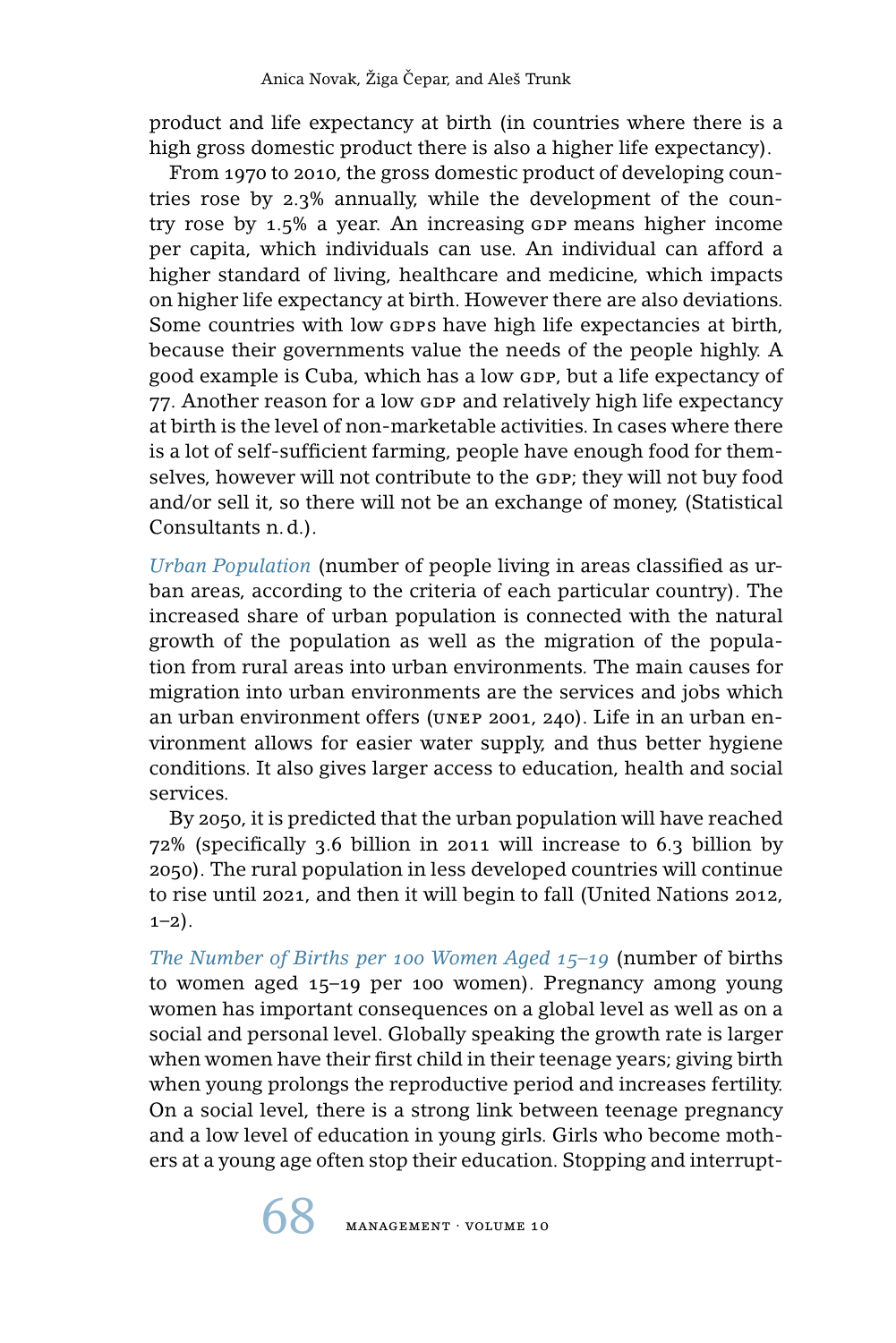ing education means that these girls have a lower level of education which is reflected in a loss of possible earnings. These girls are often financially dependent on their families (Singh and Darroch 1999; Rafalimanana 2006).

*Employment Ratio between Women and Men* (the ratio between female and male working population (aged 15–64) who are actively involved in the labour market). The difference between the male and female working population has decreased in the last ten years in all regions. Despite this, the female working population is smaller than the male working population in nearly all regions. The smallest share of actively working women and at the same time biggest difference between the female and male working population can be found in the countries of Western Africa and the Middle East. The largest share of the female working population and at the same time smallest difference between the female and male working population can be found in Sub-Saharan Africa (International Labour Organisation 2013).

In developed countries in the previous century, the male was the one who financially took care of the family. This has changed in modern times, where women are increasingly equal to men and are being employed in positions which were once thought to be exclusively for men. We notice that in less developed countries, the inclusion of women in the labour market is increasing (and is in a lot of places comparable to men), however the work is particularly physically demanding and badly paid. We notice that in less developed countries, despite high representation of women on the labour market, life expectancy at birth is a lot lower in comparison with developed countries, where similarly more women are being employed year after year.

*Ratio between Men and Women with at Least Upper Secondary Education* (the ratio between women and men aged 25 years or older with secondary or higher education attainment). The education of girls helps better reproductive health, better status in the family, community and society. Better education leads to a lower number of births (women with at least upper secondary education have less children than those women who are uneducated), the possibility of unplanned pregnancy and their risk of hiv (for girls who have finished upper secondary education, there is 4 times more chance that they will use contraception in comparison to girls who are uneducated) (Measure Evaluation Population and Reproductive Health 2013; Bloom 2006, 94).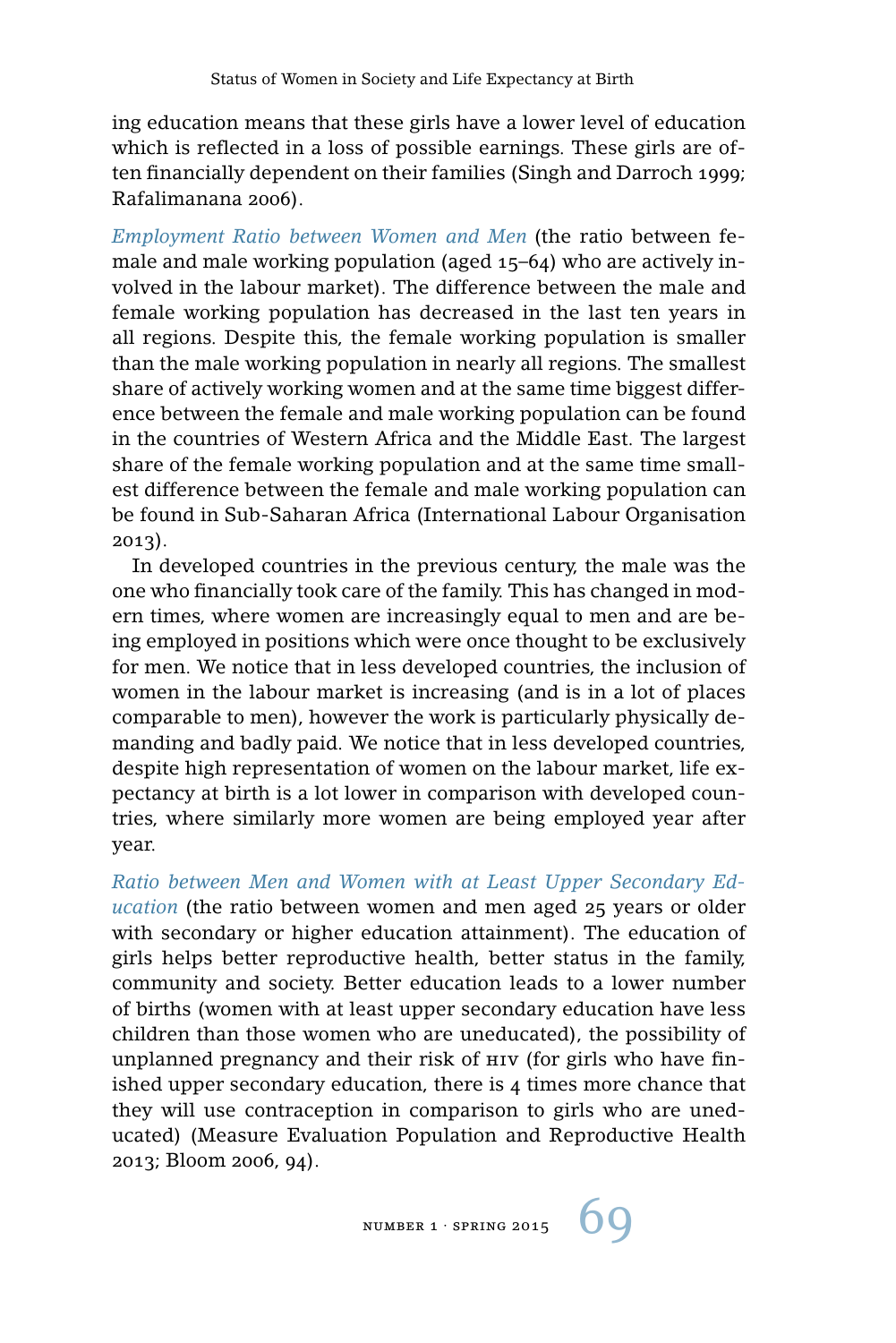#### Anica Novak, Žiga Čepar, and Aleš Trunk

| -------           |                   |       |                         |        |       |                       |          |       |       |
|-------------------|-------------------|-------|-------------------------|--------|-------|-----------------------|----------|-------|-------|
| $\left( 1\right)$ | $\left( 2\right)$ | (3)   | (4)                     | 〔5〕    | (6)   | (7)                   | (8)      | (9)   | (10)  |
| Const.            | 67.890            | 4.534 |                         | 14.974 | 0.000 |                       |          |       |       |
| <b>EYS</b>        | 1.087             | 0.274 | 0.330                   | 3.967  | 0.000 | 0.771                 | 0.330    | 0.277 | 3.606 |
| UP                | 0.070             | 0.027 | 0.163                   | 2.547  | 0.012 | 0.656                 | 0.219    | 0.470 | 2.129 |
| GI                | $-0.136$          |       | $0.041 - 0.260 - 3.285$ |        |       | $0.001 -0.715 -0.278$ |          | 0.305 | 3.275 |
| ER                | $-0.113$          | 0.024 | -0.229 -4.658           |        |       | $0.000 -0.192$        | $-0.379$ | 0.791 | 1.265 |
| NB                | $-0.527$          |       | $0.160 -0.226 -3.301$   |        | 0.001 | $-0.716$ $-0.279$     |          | 0.410 | 2.441 |

table 1 Final Linear Multivariate Regression Model Results, Year 2010

nores Column headings are as follows: (1) variables; unstandardised coefficients: (2) *B*, (3) standard error; standardised coefficients: (4)  $\beta$ ; (5) *T*, (6) exact significance level (p); correlation coefficients: (7) bivariate, (8) partial; multicolinearity; (9) tolerance, (10) vif.  $R^2 = 0.753$ , adjusted  $R^2 = 0.743$ , *F*-statistics = 78,533 (exact significance level = 0.000), *N* = 187. Own calculations based on data from the United Nations (United Nations 2013).

#### **Results of the Regression Analysis**

We run several multivariate linear regression models in order to test each of the three hypotheses and our main thesis. In all the regression models we analysed the explanatory power of the independent socio-economic variables as well as the strength and the direction of the association between the dependent variable (life expectancy at birth) and independent variables (socio-economic variables). Using regression coefficients we tested the existence and the direction (positive/negative) of the association and impact that was assumed for each factor in each hypothesis. Using adjusted determination coefficient we tested the share of the variance that was explained by the independent variables. Using *t*-tests we tested the statistical significance of each individual explanatory variable, while using *F*-test to determine the statistical significance of the regression models as a whole. During regression analysis we ran many different models, however only one which was statistically significant and with the highest explanatory power was selected for interpretation in this paper.

All the initially collected independent socio-economic variables were included into the initial regression analysis. After we excluded statistically insignificant explanatory variables and those which were too correlated with each other we came to the following final multivariate regression model.

All the regression coefficients in the final models for both years are highly statistically significant  $(p < 0.05$  for all betas) and there is no multicolinearity among the factor included in the model, since the tolerance is always greater than 0.1 and VIF is less than 10 for all the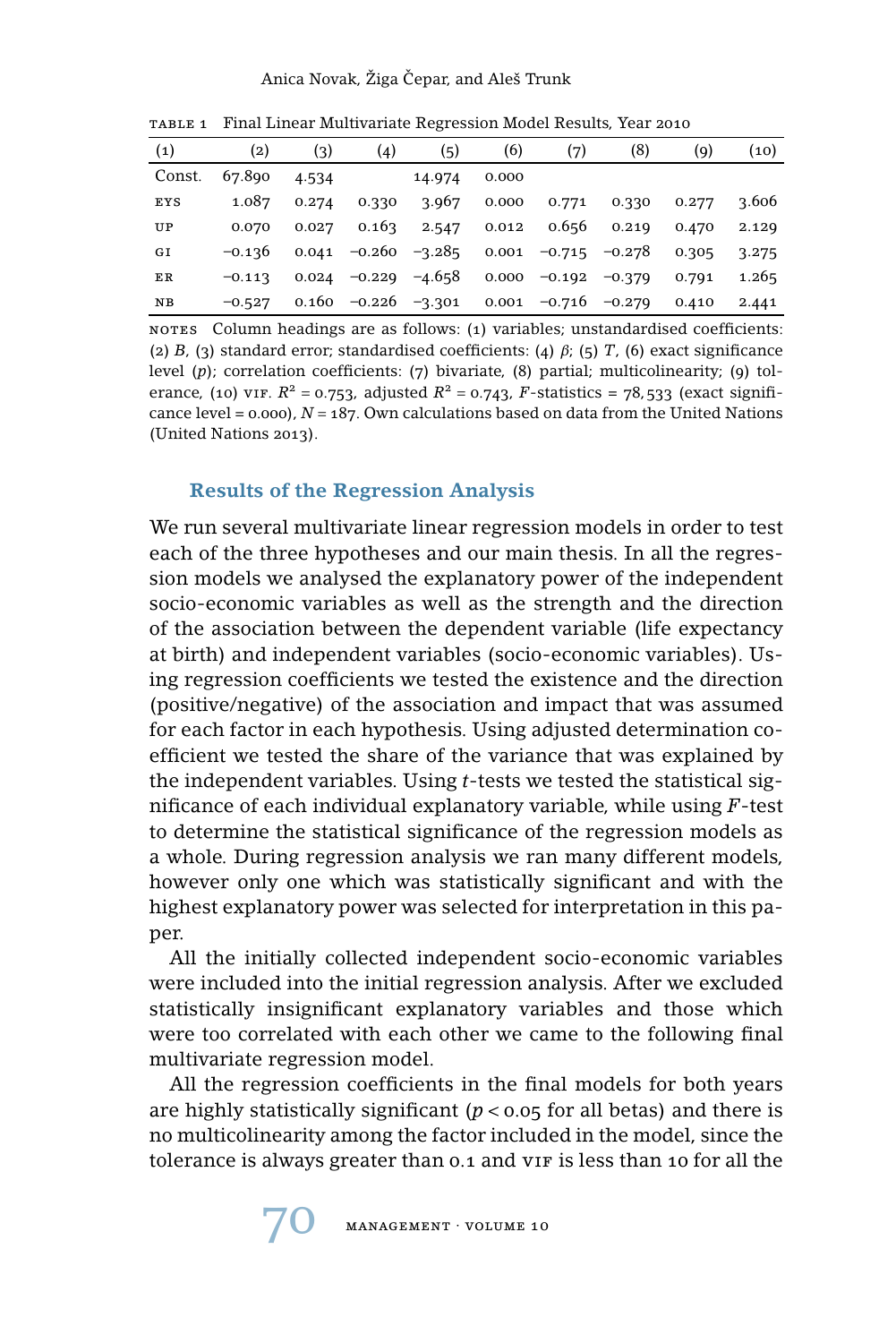variables. Statistically significant factors of life expectancy at birth with a positive impact are expected years of schooling and urban population, with a negative impact are gender inequality, employment ratio between women and men and number of births per 100 women aged 15–19 years (table 1).

If the expected years of schooling are increased by 1 year, life expectancy at birth is increased by 1.087 years, holding other factors/variables constant. If the urban population is increased by 1 percentage point, life expectancy at birth is increased by 0.070 years, holding other factors/variables constant. If the gender inequality is increased by 1 percentage point (measuring the relative potential loss due to the gender inequality), life expectancy at birth is decreased by 0.136 years, holding other factors/variables constant. If the employment ratio between women and men is increased by 1 woman per 100 men, life expectancy at birth is decreased by 0.113 years, holding other factors/variables constant. If the number of births per 100 women aged 15–19 years is increased by 1 birth, life expectancy at birth is decreased by 0.527 years, holding other factors/variables constant. The fair strength and direction of the association between life expectancy at birth and each explanatory variable is additionally confirmed by the bivariate and partial correlation coefficients (table 1).

We may conclude that the explanatory power of the regression model is relatively high. Adjusted determination coefficient for the regression model (adj.  $R^2$  = 0.0743) tells us that the variation of all the factors included in the model together explain 74.3% of the variability of life expectancy at birth. *F*-test additionally confirms the statistical significance of the model as a whole.

Additionally, we also tested general methodological assumptions of the regression, to ensure the validity of the regression model results. We found out that the distribution of all variables included in the analysis is close enough to normal distribution, and so is the distribution of regression errors with average close to zero. The scatter diagram shows that regression errors exhibit no particular pattern and are evenly and randomly distributed over the area. There is no heteroscedasticity since constant variance of the errors is observed (homoscedasticity). All the necessary assumptions are fulfilled, so we may conclude that the regression model is efficient and unbiased.

#### **Findings of the Research**

Based on the regression analysis results, we found five socio-economic factors of life expectancy at birth, which explain quite well the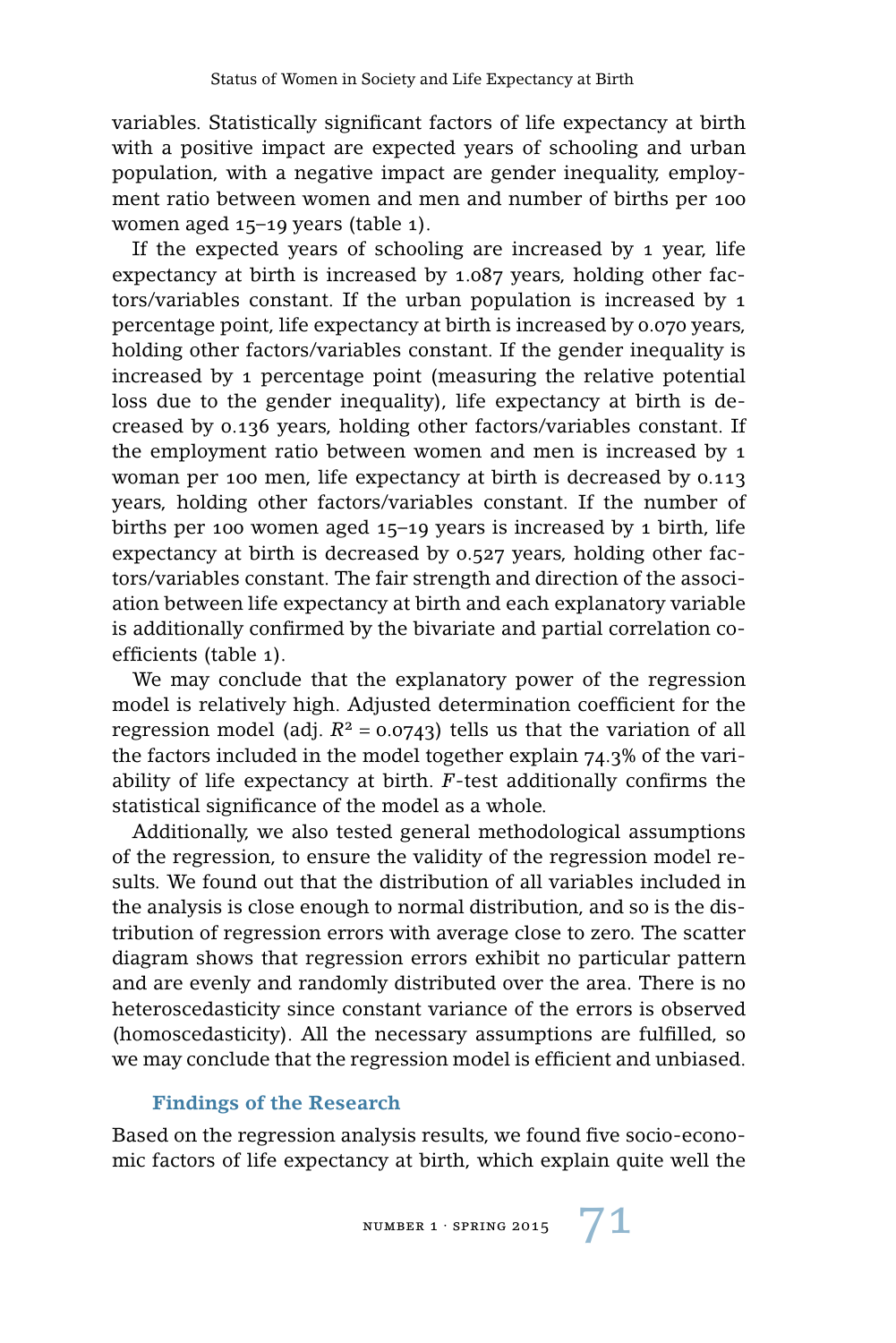variations in life expectancy among countries. Higher expected years of schooling and higher share of urban population increase life expectancy at birth, whereas, higher gender inequality, higher employment ratio between women and men and higher number of teenage births per 100 women aged 15–19 years decrease life expectancy at birth.

The employment ratio between women and men, which is the ratio between the female and male working population aged 15–64, who are actively involved in the labour market, has a negative impact on life expectancy at birth. That means that we may reject the first hypothesis, which says that that impact is positive.

The number of births to women aged 15–19 per 100 women aged between 15–19 years is found to have a negative impact on life expectancy at birth, which *confirms our second hypothesis.*

Since gender inequality is also found as one of the statistically significant factors of life expectancy at birth, which decreases life expectancy at birth, we may also *confirm our third hypothesis.*

The three variables corresponding to the three hypotheses all describe the position and status of women in society. According to the unstandardised and standardised regression coefficients beta, we can see that these variables are maybe not the most important for the life expectancy variation; however they are also not the least important. The expected years of schooling variable is to be found in first place, however right after it, there are variables describing status of women in society.

Based on the results of our empirical investigation, we may therefore *confirm our main research thesis* that the status of women in society has an important influence on life expectancy at birth. Obviously, the better the status of women in society, the higher the life expectancy is at birth. Because from the first hypothesis, this conclusion is not as obvious as it is from the second and the third hypotheses, let us show our reasoning in the last section of the paper.

## **Conclusion**

The originality of this research is demonstrated through our findings regarding the factors of life expectancy, which were obtained on the basis of our own empirical study. The regression model implies the original findings which are related to the type of the factors, direction of the impact of each individual factor and its power of influence and importance for life expectancy, with emphasis on the findings related to the role of the status of women in society.

The expected years of schooling is most certainly an important

72 management · volume 10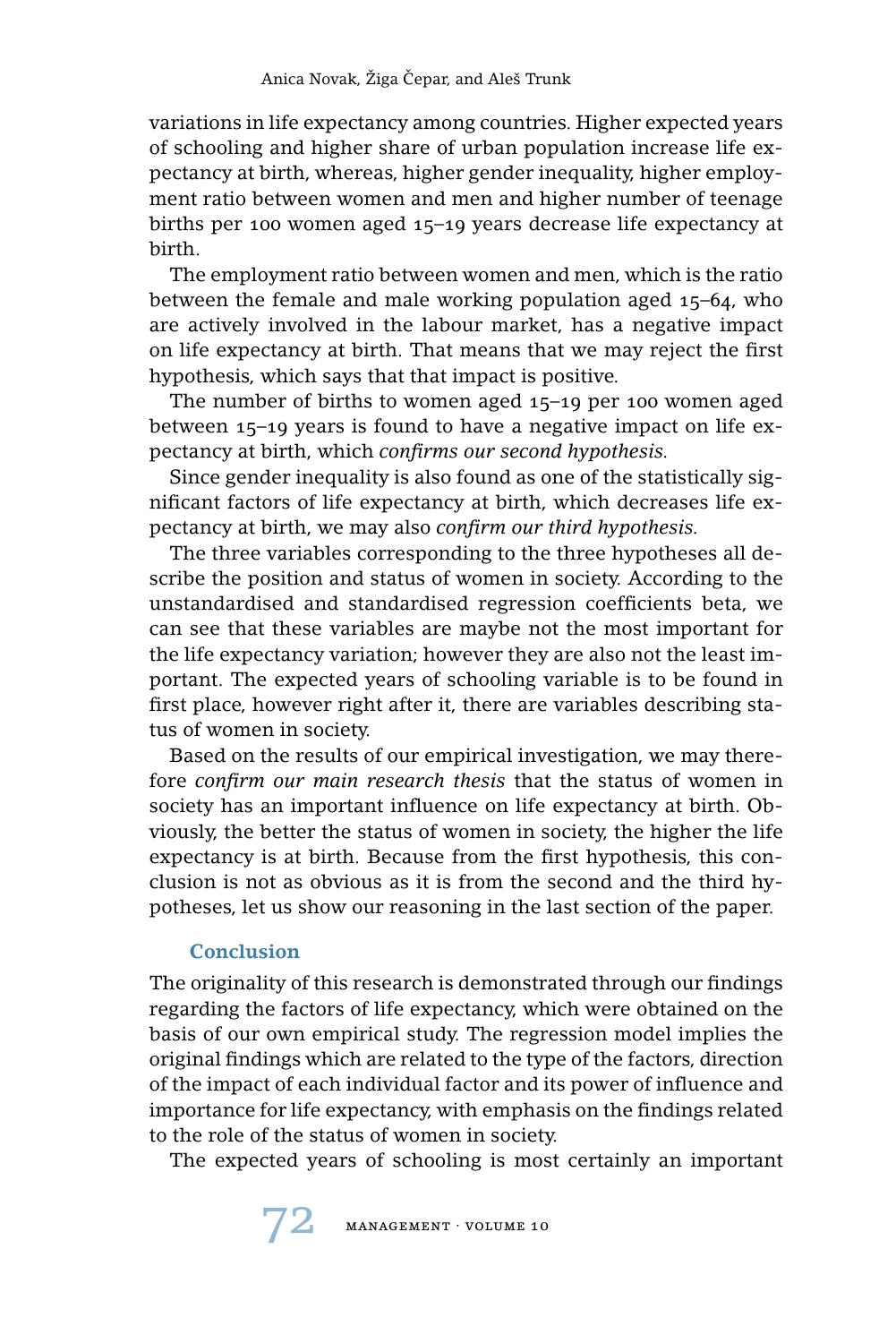factor of economic development. It is understandable that higher education gives individuals an opportunity to get a better job and better income thus a better standard of living, which positively impacts life expectancy at birth.

Urban population is prevailing in developed countries. Life in an urban environment allows for larger access to education, health and social services, more employment opportunities, easier water supply and better hygiene conditions, which again has a positive impact on life expectancy at birth.

The three indicators used to measure status of women in society negatively impact life expectancy at birth.

The employment ratio between women and men negatively impacts life expectancy at birth. The higher is the ratio, the lower the life expectancy at birth, which is unexpected at least at a first sight. How can that be explained? The employment ratio has higher values not only if the number of employed women is higher (the effect of the nominator) but also if the number of employed men is lower (the effect of the denominator). If we have look at the nominator first, it is somehow expected that in countries where more women are employed, life expectancy at birth is higher than in countries where less women are employed holding other conditions constant. However that is not supported by the signs of this factor (employment ratio) in our analysis. Maybe that is because in our case higher number of employed women means predominantly higher number of women being employed in low paid physical jobs, like in production, which is more typical for less developed countries with expectedly lower life expectancy at birth. In more developed countries, some women stay at home (reducing the nominator of the ratio) not because they have no equal opportunities in labour market, but because they can afford it, because the living standard in many household in developed countries allows women not to work, if they choose so. On the other hand, if we have a look at the denominator, the higher indicator can also be a result of a smaller number of employed men. Smaller number of employed men could be indicating general problems in the labour market, higher general level of unemployment and worse economic conditions in a country, which logically results in a lower life expectancy at birth, which in this case is supported by the sign of our employment ratio factor. To sum up, it is obviously quite possible that higher values for that indicator do not reflect better status of women in society, which might have been expected at a first sight, but in fact the opposite. Status of women in society might be better, when employment of women is somehow balanced with employment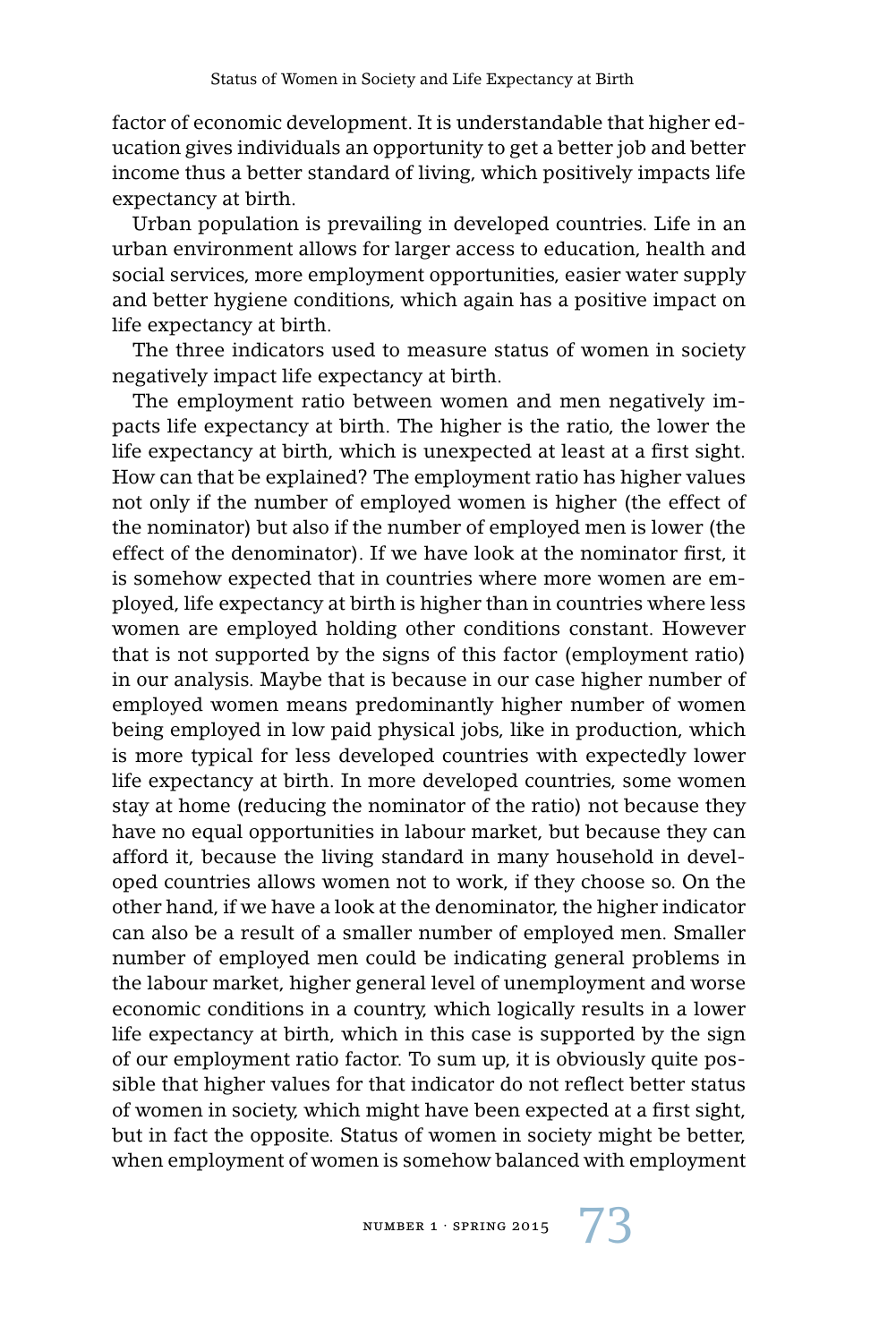of men, resulting in more constant and not higher employment ratio. For example, no one believes that a disproportionally high number of employed women and low number of employed men (which would result in higher employment ratio) reflects ideal society with high living standard and life expectancy at birth, but just the opposite. There might even exist some theoretically ideal or optimal value for that ratio, which could represent an interesting challenge for our further investigation. In the future it would definitely be worth researching the background of this indicator, since it might indirectly reflect some other indicators which were not included in this model.

A higher share of births to teenage mothers expectedly negatively impacts life expectancy, since that worsens life conditions of and potentials for these teenagers as well as for their children. Girls who become mothers as teenagers often give up their schooling, which leads them to lower level of education which is later on reflected in lower employment possibilities, lower salaries and lower living standard. So countries with higher share of births teenage mothers reflect and lead into some conditions which are typical for countries with lower life expectancy at birth.

Gender inequality as composite measure reflects the potential loss due to inequality between the female and male through three dimensions: reproductive health, empowerment and labour market. Problems with reproductive health are still the main causes for death and illness among women during the birth giving. The empowerment of women is an important aspect of gender equality; it gives women more autonomy and means improvements in gender equality. Equal opportunities for women in labour market are a challenge especially for women who work in insecure and badly paid jobs. All three dimensions of gender inequality negatively impact life expectancy. The higher is the gender inequality, the lower the life expectancy.

It is generally believed that life expectancy at birth is increasing. However it is not entirely true, especially in some undeveloped countries where life expectancy is even decreasing. From the results of this research it is clear how very important is the status of women in society for quality of life which is reflected also in life expectancy at birth. So we need to do more to further encourage gender equality, responsible motherhood and parenthood, education and equal opportunities in labour market.

#### **References**

Arzenšek, A., K. Košmrlj, and N. Trunk Širca. 2014. 'Slovenian Young Researchers' Motivation for Knowledge Transfer.' *Higher Education* 68 (2): 185–206.

 $MANAGEMENT \cdot VOLUME 10$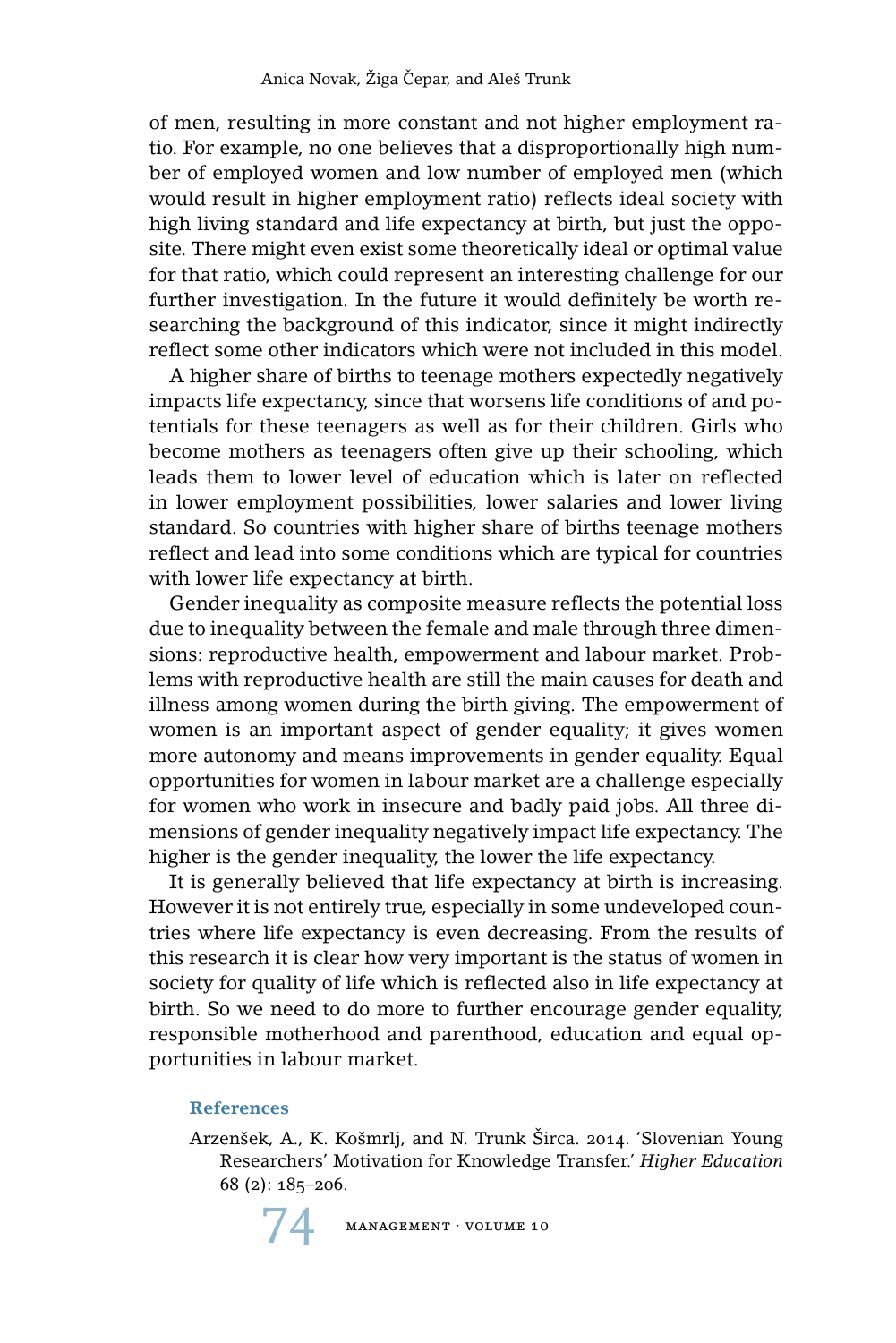- Bloom, E. D. 2006. 'Education in a Globalized World.' *World Economics* 7 (4): 87–109.
- Campbell, R., and B. Siegel. 1967. 'The Demand for Higher Education in the United States, 1919–1964.' *American Economic Review* 57 (3): 482–94.
- Čepar, Ž., and Š. Bojnec. 2013. 'Macro-Level Determinants of Relative Participation in Undergraduate Higher Education in Slovenia.' *Eastern European Economics* 51 (6): 77–95.
	- . 2014. 'Does Higher Relative Participation in Higher Education Also Mean a Higher Absolute Number of Students? The Case of Slovenia.' *Eastern European Economics* 52 (2): 85–100.
- Dermol, V., N. Trunk Širca, K. Babnik, and K. Breznik, K. 2013. 'Connecting Research, Higher Education and Business: Implication for Innovation.' *International Journal of Euro-Mediterranean Studies* 6  $(1): 65 - 80.$
- Dimovski, V., and J. Žnidaršič. 2007. 'Ekonomski vidiki staranja prebivalstva Slovenije: kako ublažiti posledice s pristopom aktivnega staranja.' *Kakovostna starost* 10 (1): 2–15.
- Dixon, S. 2003. 'Implications of Population Ageing for the Labour Market.' *Labour Market Trends* February, 67–76.\*\*\*
- Dubska, D. 2010. 'The New Paradigm Why Is It Important to Measure the Progress of Societies?' Paper presented at 20th Statistical Days. http://www.stat.si/StatisticniDnevi/Docs/Radenci%202010/Dubska \_New%20paradigm-prispevek.pdf
- European Commission. N. d. 'Staranje prebivalstva.' http://ec.europa.eu /health/ageing/policy/index\_sl.htm
- Eurostat. 2013. 'Median Age of Population, eu-27, 1991–2011.' Http:// epp.eurostat.ec.europa.eu/statistics\_explained/images/a/a0/ Median\_age\_of\_population%2C\_EU-27%2C\_1991-2011 \_%281%29\_%28years%29.png
- Gomezelj Omrzel, D., N. and Trunk Širca. 2008. 'The Validation of Different Kinds of Knowledge at the Higher Education Level.' *Higher Education in Europe* 33 (4): 423–36.
- Hall, E. R., and C. I. Jones. 2004. *The Value of Life and the Rise in Health Spending.* Cambridge, ma: National Bureau of Economic Research.
- Handa, M. L., and M. L. Skolink. 1975. 'Unemployment, Expected Returns, and the Demand for University Education in Ontario: Some Empirical Results.' *Higher Education* 4 (1): 27–44.
- Institute of Macroeconomic Analysis and Development. 2012. 'Indeks staranja.' http://www.umar.gov.si/fileadmin/user\_upload/ publikacije/dr/13/Va/A5\_9.xls
- International Labour Organization. 2013. 'Labour Force Participation Rate.' http://kilm.ilo.org/manuscript/kilm01.asp
- Johnson, P. A., and K. F. Zimmermann. 1993. 'Aging and the European Labor Market: Public Policy Issues.' In *Labor Markets in an Aging*

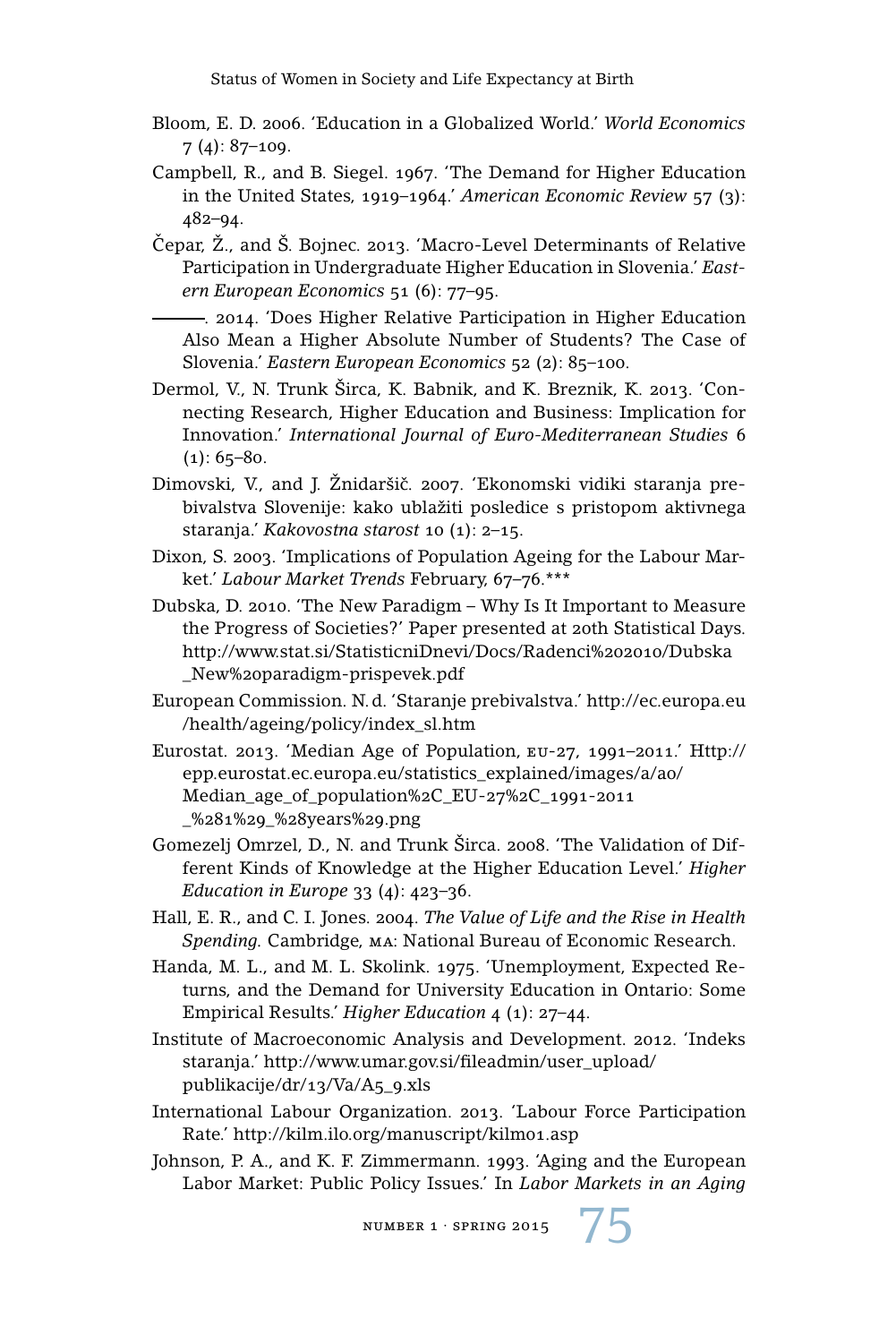*Europe,* edited by P. A. Johnson and K. F. Zimmermann, 1–22. Cambridge: Cambridge University Press.

- Malačič, J. 2008. 'Socialno ekonomske posledice staranja prebivalstva.' *Zdravniški vestnik* 77:793–8.
- Malmberg, B. 2011. 'Age Structure Effects on Economic Growth Swedish Evidence.' *Scandinavian Economic History Review* 42 (3): 179– 295.
- Mandič, S., and M. Filipovič Hrast. 2011. 'Blaginia v starajoči se družbi: analitična izhodišča.' In Blaginja pod pritiski demografskih spre*memb*, edited by S. Mandič and M. Filipovič Hrast, 7–25. Ljubljana: Fakulteta za družbene vede.
- Measure Evaluation Population and Reproductive Health. 2013. 'Family Planning and Reproductive Health Indicators Database.' http://www .cpc.unc.edu/measure/prh/rh\_indicators
- Osberg, L., and A. Sharpe. 2011. 'Comparisons of Trends in GDP and Economic Well-being – the Impact of Social Capital.' http://www. oecd.org/dataoecd/5/32/1824740.pdf
- Rafalimanana, H. 2006. 'Adolescent Fertility in the Developing World: Levels and Trends in the 1990s and Early 2000s.' http://paa2006 .princeton.edu/papers/60711
- Rožman, L., V. Jošt Lešer, N. Trunk Širca, V. Dermol, and V. Skrbinjek. 2014. 'Assessing Student Workload: Tough Nut to Crack.' In *human capital without Borders: Knowledge and Learning for Quality of Life; Proceedings of the Management, Knowledge and Learning International Conference 2014,* 1411–6. Bangkok; Celje; Lublin: ToKnow-Press.
- Singh, S., in J. E. Darroch. 1999. 'Adolescente Pregnancy and Childbearing: Levels and Trends in Developed Countries.' *Family Planning Perspectives* 32 (1): 14–23.
- Sloan, J., M. Baker, R. Blandy, F. Robertson and W. Brummitt. 1990. *Study of the Labour Market for Academics.* Canberra: Australian Government Publishing Service Press.
- Statista. N. d. 'Median age of the world population from 1990 to 2010 and a forecast until 2100.' http://www.statista.com/statistics/268766/ median-age-of-the-world-population/
- Statistical Consultants. N.d. 'Life Expectancy at Birth Versus GDP per Capita.' http://www.statisticalconsultants.co.nz/weeklyfeatures/ WF6.html
- Statistical Office of the Republic of Slovenia. N. d. 'Indeks staranja.' http://www.stat.si/doc/pub/rr816-2004/IZRACUNI\_SLO.htm
- Trunk Širca, N., B. Nastav, D. Lesjak, and V. Florjančič. 2006. 'The Labour Market, Graduate Competences and Study Programme Development: A Case Study.' *Higher Education in Europe* 31 (1): 53–64.
- unep. 2001. *State of the Environment and Policy Retrospective: 1971–2002.* London: Earthscan.

MANAGEMENT · VOLUME 10